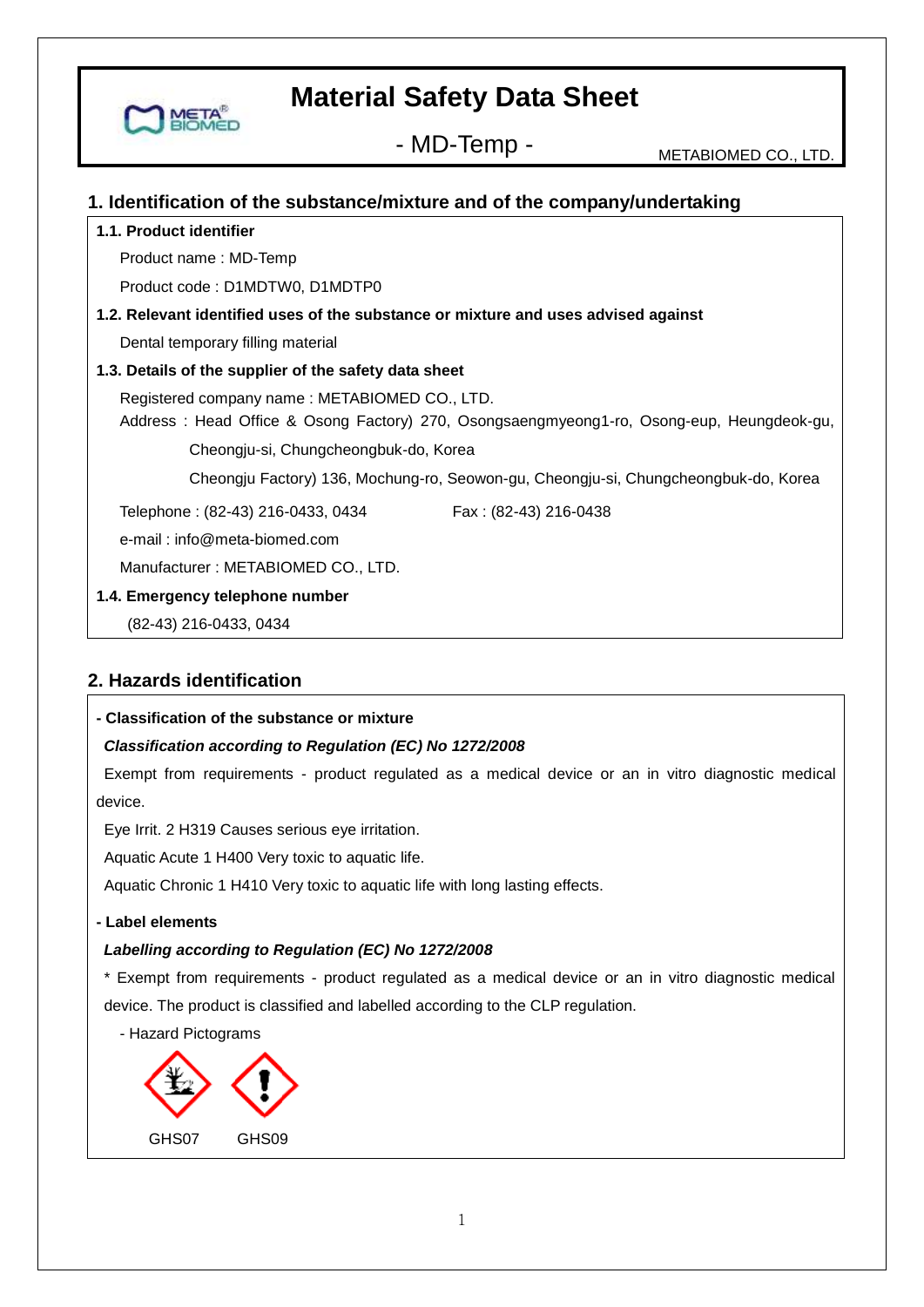

# - MD-Temp - METABIOMED CO., LTD.

| - Signal word                | : Warning                                                            |
|------------------------------|----------------------------------------------------------------------|
| - Hazard statement(s)        | : H319 Causes serious eye irritation.                                |
|                              | H410 Very toxic to aquatic life with long lasting effects.           |
| - Precautionary Statement(s) |                                                                      |
| Prevention                   | P264 Washthoroughly after handling                                   |
|                              | P273 Avoid release to the environment.                               |
|                              | P280 Wear protective gloves/protective clothing/eye protection/ face |
|                              | protection                                                           |
| - Response                   | : P305+P351+P338 IF IN EYES: Rinse cautiously with water for several |
|                              | minutes. Remove contact lenses if present and easy to do. Continue   |
|                              | rinsing.                                                             |
|                              | P337+P313 If eye irritation persists: Get medical advice/attention.  |
| - Disposal                   | : P501 Dispose of contents/container according to the related        |
|                              | regulations                                                          |
|                              | 2.3. Other hazards (according to the NFPA Rating System)             |
| Health<br>: 2                |                                                                      |
| Flammability: 1              |                                                                      |
| Reactivity<br>: 0            |                                                                      |

## **3. Composition/information on ingredients**

|  | 3.1. Substances |
|--|-----------------|
|--|-----------------|

Not Applicable

#### **3.2. Mixtures**

|                      |            |                    |         | Classification                                            | Classification according                                                |
|----------------------|------------|--------------------|---------|-----------------------------------------------------------|-------------------------------------------------------------------------|
| <b>Chemical Name</b> | CAS No.    | EC No.             | $Wt.\%$ | according to Directive                                    | to Regulation(EC) No                                                    |
|                      |            |                    |         | 67/548/EEC                                                | 1272/2008 [CLP]                                                         |
| Ethanol              | 64-17-5    | 200-578-<br>6      | 12      | Flam. Liq. 2                                              | H <sub>225</sub>                                                        |
| Zinc Oxide           | 1314-13-2  | $215 - 222 -$<br>5 | 38      | R50/53<br>S60, S61                                        | H410, P273, P501                                                        |
| Zinc Sulfate         | 7446-20-0  | 231-793-<br>3      | 30      | R22, R41, R50/53<br>(S2), S22, S26, S39,<br>S46, S60, S61 | H302, H318, H410,<br>P273, P280,<br>P305+P351+P338.<br>P <sub>501</sub> |
| Polyvinyl acetate    | 25086-48-0 |                    | 20      | R36/37/38                                                 | H315, H319, H335                                                        |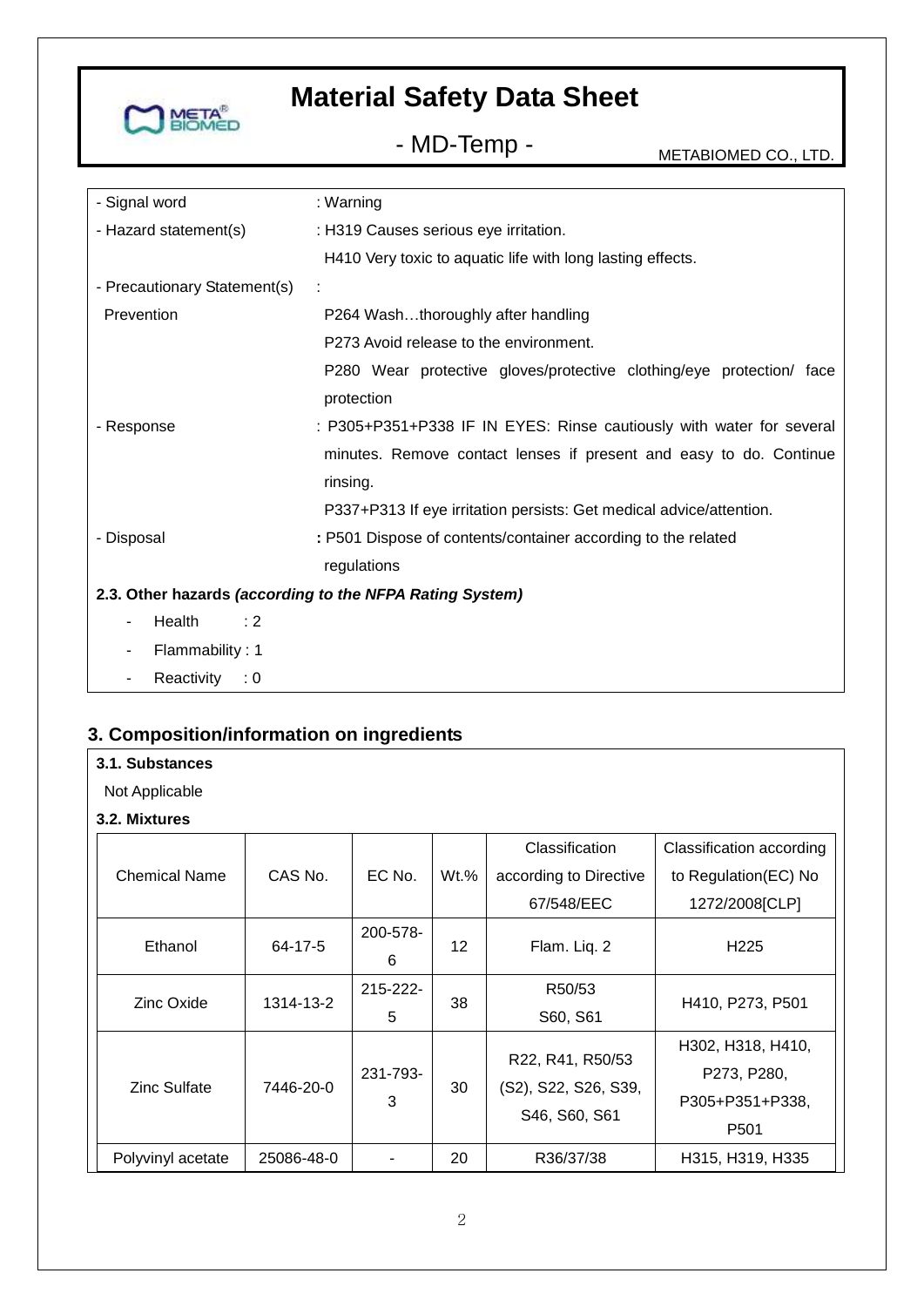

- MD-Temp - METABIOMED CO., LTD.

| copr<br>71 V 71<br>וסו |  |  |  |
|------------------------|--|--|--|
|                        |  |  |  |

## **4. First aids measures**

| 4.1. Description of first aid measures                                          |                                                                                        |  |  |
|---------------------------------------------------------------------------------|----------------------------------------------------------------------------------------|--|--|
| - Eyes                                                                          | : Get medical aid immediately if discomfort or irritation persists                     |  |  |
| - Skin                                                                          | : Consult physician immediately if you feel discomfort.                                |  |  |
| - Inhalation                                                                    | : Remove patient from exposure to fresh air immediately. Administer approved           |  |  |
|                                                                                 | oxygen supply if breathing is difficult and get medical aid immediately.               |  |  |
| - Ingestion                                                                     | : Seek immediate medical help.                                                         |  |  |
| 4.2. Most important symptoms and effects, both acute and delayed                |                                                                                        |  |  |
| - Eyes                                                                          | : Causes eye burns.                                                                    |  |  |
| - Skin                                                                          | : Causes skin burns.                                                                   |  |  |
| - Inhalation                                                                    | : None expected for this product                                                       |  |  |
| - Ingestion                                                                     | : Ingestion of this material can cause mouth, throat, esophageal, and gastrointestinal |  |  |
|                                                                                 | tract irritation.                                                                      |  |  |
| 4.3. Indication of any immediate medical attention and special treatment needed |                                                                                        |  |  |
| No further relevant information available                                       |                                                                                        |  |  |

## **5. Fire fighting measures**

| 5.1. Extinguishing media                                   |                                                                            |  |  |
|------------------------------------------------------------|----------------------------------------------------------------------------|--|--|
| - Extinguishing media                                      | : Suitable - Carbon Dioxide, Sand, Extinguishing powder. Do not use water. |  |  |
|                                                            | : Not suitable - Water, Water with full jet                                |  |  |
| 5.2. Special hazards arising from the substance or mixture |                                                                            |  |  |
| - Hazardous combustion products                            | : SOX, ZnO, Chlorine.                                                      |  |  |
| - Explosion hazards                                        | : Not Determined                                                           |  |  |
| - Fire explosion                                           | : Not Determined                                                           |  |  |
| - Sensitive to static discharge                            | : Not Determined                                                           |  |  |
| - Sensitivity to impact                                    | : Not Determined                                                           |  |  |
| 5.3. Advice for firefighters                               |                                                                            |  |  |
| - Firefighting procedures                                  | : General: Evacuate all personnel; use protective equipment for fire-      |  |  |
|                                                            | fighting. Use self-contained breathing apparatus when product is           |  |  |
|                                                            | involved in fire.                                                          |  |  |
| - Firefighting equipment                                   | : Non-combustible                                                          |  |  |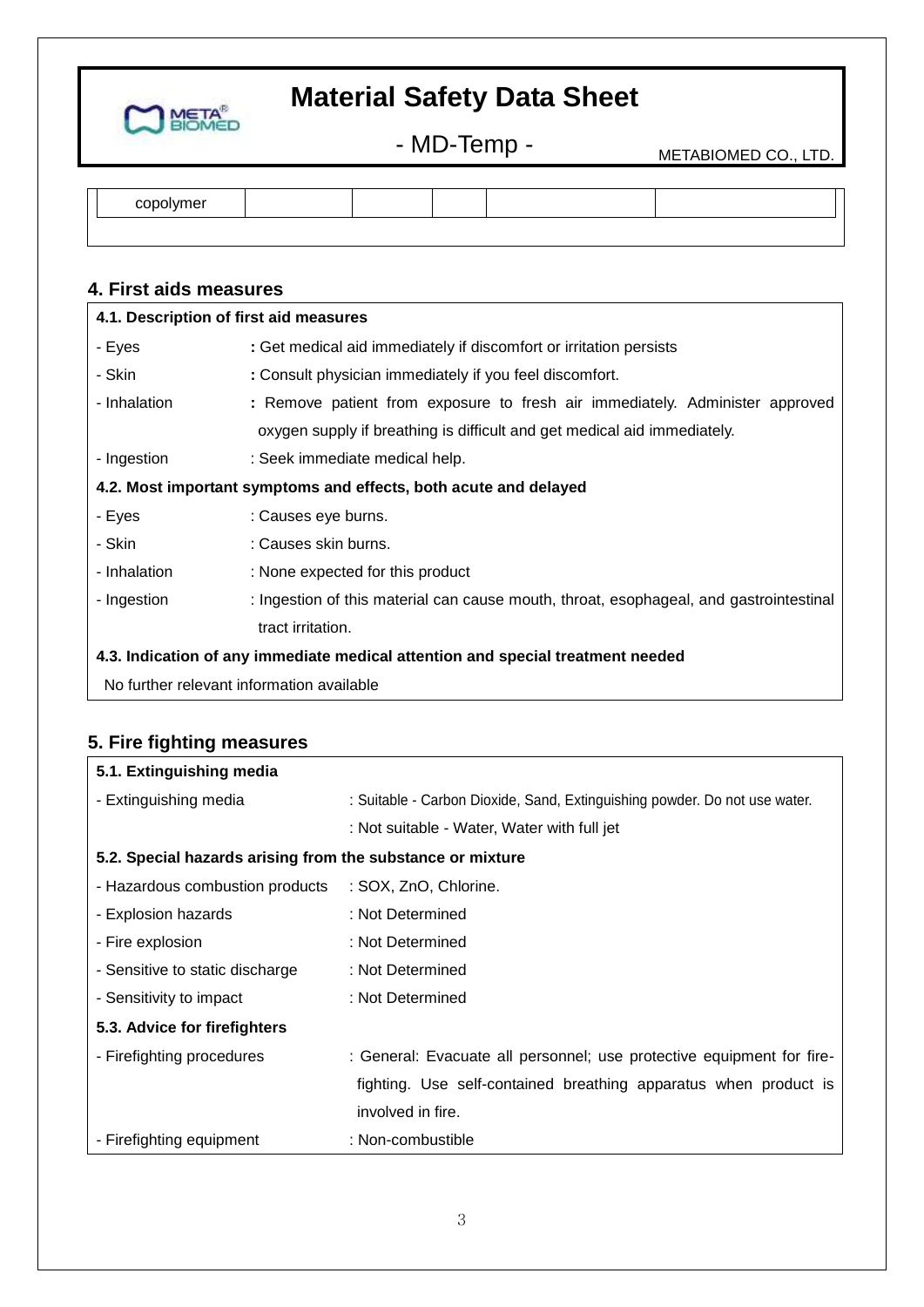

- MD-Temp - METABIOMED CO., LTD.

#### **6. Accidental release measures**

#### **6.1. Personal precautions, protective equipment and emergency procedures**

Give special attention to chemical materials and conditions that must be avoided.

#### **6.2. Environmental precautions**

Prevent the inflow of this product to waterways, drains, basements, and confined spaces.

#### **6.3. Methods and material for containment and cleaning up**

Absorb with liquid-binding material. Ensure adequate ventilation. Do not flush with water or aqueous cleansing agents.

#### **6.4. Reference to other sections**

Not Applicable

## **7. Handling and storage**

#### **7.1. Precautions for safe handling**

Follow all prevention measures on the SDS/labels.

Handle and store with care.

Give special attention to chemical materials and conditions that must be avoided.

Wear personal protective equipment while handing the product.

#### **7.2. Conditions for safe storage, including any incompatibilities**

Keep out of reach of children. Keep container closed. Store in cool place.

#### **7.3. Specific end use(s)**

Use only professional dentist

#### **8. Exposure controls and personal protection**

| : Wear safety glasses.                                                      |
|-----------------------------------------------------------------------------|
| : Wear suitable protective clothing and gloves.                             |
| : Good general ventilation should be sufficient to control airborne levels. |
|                                                                             |

## **9. Physical and chemical properties**

| 9.1. Information on basic physical and chemical properties |                 |                    |        |  |  |
|------------------------------------------------------------|-----------------|--------------------|--------|--|--|
| - Appearance                                               | : Paste         | - Vapor pressure   | : N/A  |  |  |
| - Odor                                                     | : Odorless:     | - Vapor density    | : N/A  |  |  |
| - Color                                                    | : White or Pink | - Relative density | : >1.0 |  |  |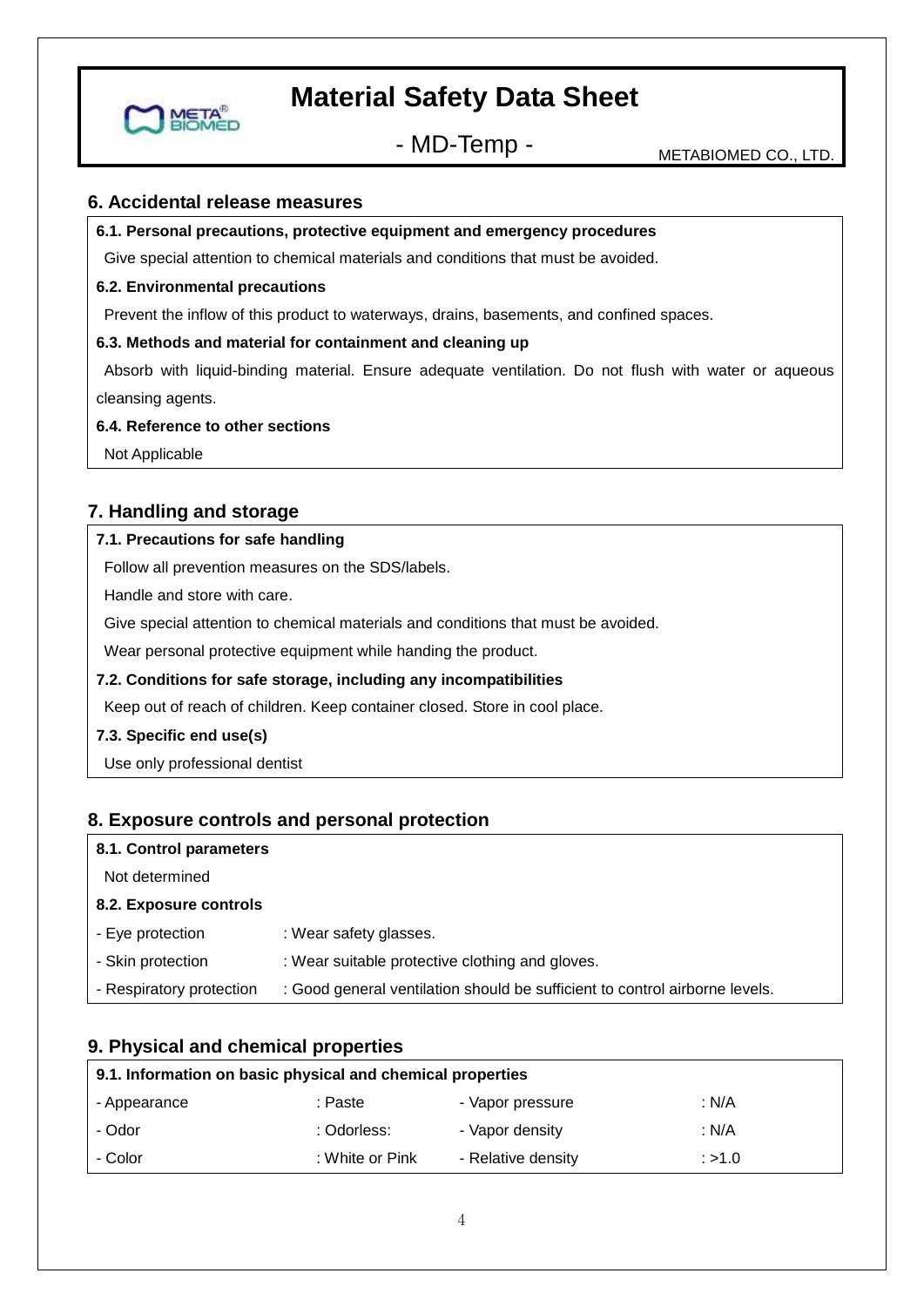|                                                   | <b>Material Safety Data Sheet</b> |                             |                      |  |
|---------------------------------------------------|-----------------------------------|-----------------------------|----------------------|--|
|                                                   | - MD-Temp -                       |                             | METABIOMED CO., LTD. |  |
| $-$ pH                                            | : N/A                             | - Solubility(ies)           | : N/A                |  |
| - Melting/freezing point                          | : N/A                             | - Partition coefficient:    | : N/A                |  |
| - Initial boiling point and                       | : N/A                             | n-octaol/water              |                      |  |
| boiling range                                     |                                   | - Auto-ignition temperature | : N/A                |  |
| - Flash point                                     | : N/A                             | - Decomposition temperature |                      |  |
| - Evaporation rate                                | : N/A                             | - Viscosity                 | : N/A                |  |
| - Flammability(solid, gas)                        | : N/A                             | - Explosive properties      | : N/A                |  |
| - Upper/lower flammability or<br>explosive limits | : N/A                             | - Oxidising properties      | : N/A                |  |
| 9.2. Other information                            |                                   |                             |                      |  |
| None                                              |                                   |                             |                      |  |

## **10. Stability and reactivity**

| 10.1. Reactivity                                             |
|--------------------------------------------------------------|
| Stable                                                       |
| 10.2. Chemical stability                                     |
| Stable when stored and handled under recommended conditions. |
| 10.3. Possibility of hazardous reactions                     |
| None                                                         |
| 10.4. Conditions to avoid                                    |
| humidity, extreme heat, direct light                         |
| 10.5 Incompatible materials                                  |
| N/A                                                          |
| 10.6. Hazardous decomposition products                       |
| SO <sub>x</sub> , ZnO, Chlorine                              |

## **11. Toxicological information**

| 11.1. Information on toxicological effects |                                                                               |  |  |
|--------------------------------------------|-------------------------------------------------------------------------------|--|--|
| Acute toxicity                             | Device is biocompatible when used as directed by dental professionals per ISO |  |  |
|                                            | 10993-1.                                                                      |  |  |

## **12. Ecological information**

## **12.1. Toxicity**

- Toxicity : Not determined
- Aquatic toxicity(acute) : Not determined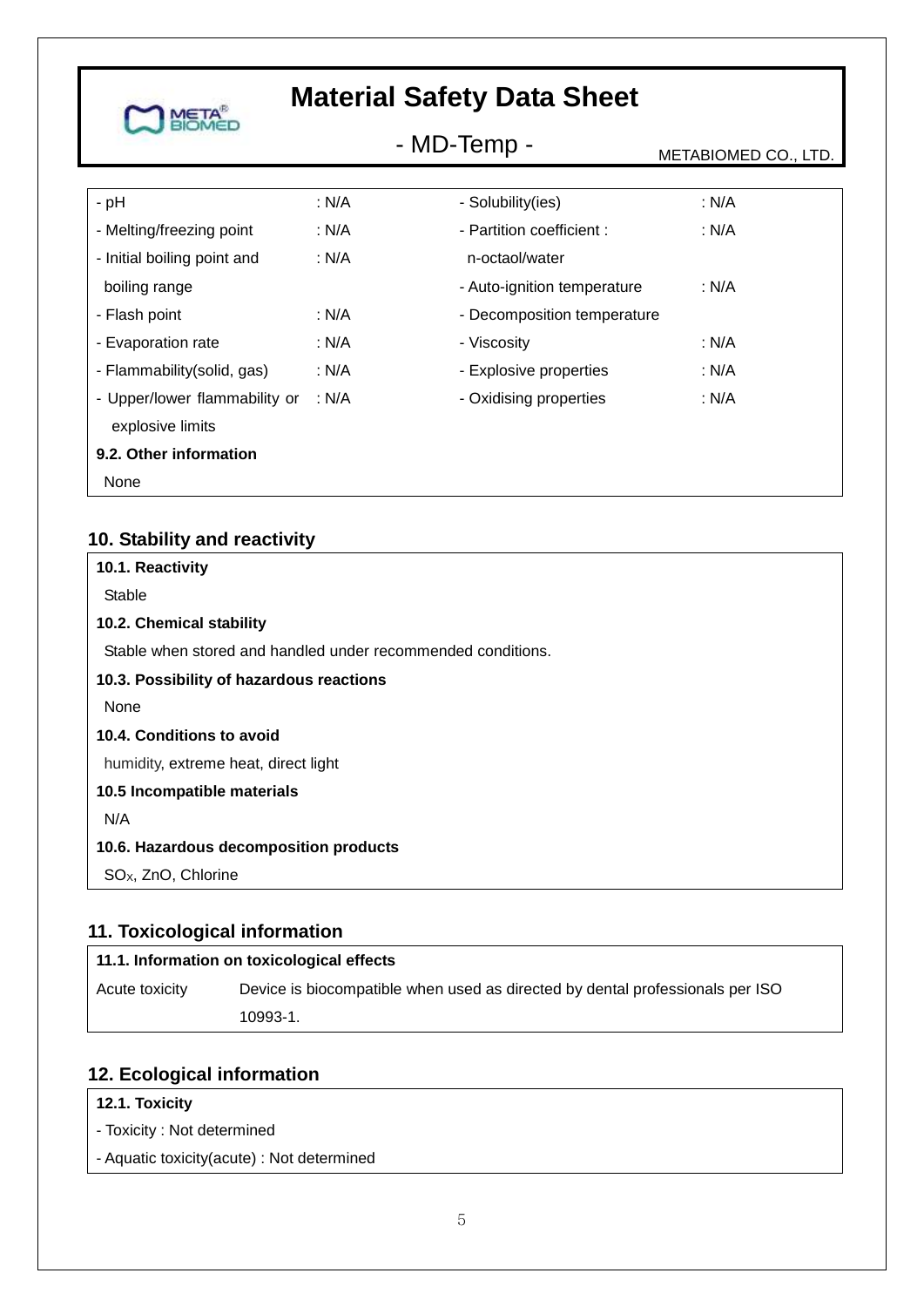

# - MD-Temp - METABIOMED CO., LTD.

**12.2. Persistence and degradability** Not determined **12.3. Bioaccumulative potential** Not determined **12.4. Mobility in soil** Not determined **12.5. Results of PBT and vPvB assessment** Not determined **12.6. Other adverse effects** None known

## **13. Disposal considerations**

## **13.1. Waste treatment methods**

Dispose of in compliance with governmental regulation.(Council Directive 75/442/EEC(1975))

## **14. Transport information**

## **14.1. UN Number**

Classification information on transportation of hazardous materials not available

#### **14.2. UN proper shipping name**

N/A

#### **14.3. Transport hazard class(es)**

N/A

## **14.4. Packing Group**

N/A

#### **14.5. Environmental hazards**

N/A

#### **14.6. Special precautions for user**

- ADR - road : N/A

- RID - rail : N/A

 $-$  IMDG - sea  $\cdot$  N/A

- IATA - air : N/A

#### **14.7. Transport in bulk according to Annex II of MARPOL 73/78 and the IBC Code**

Transport in bulk : N/A